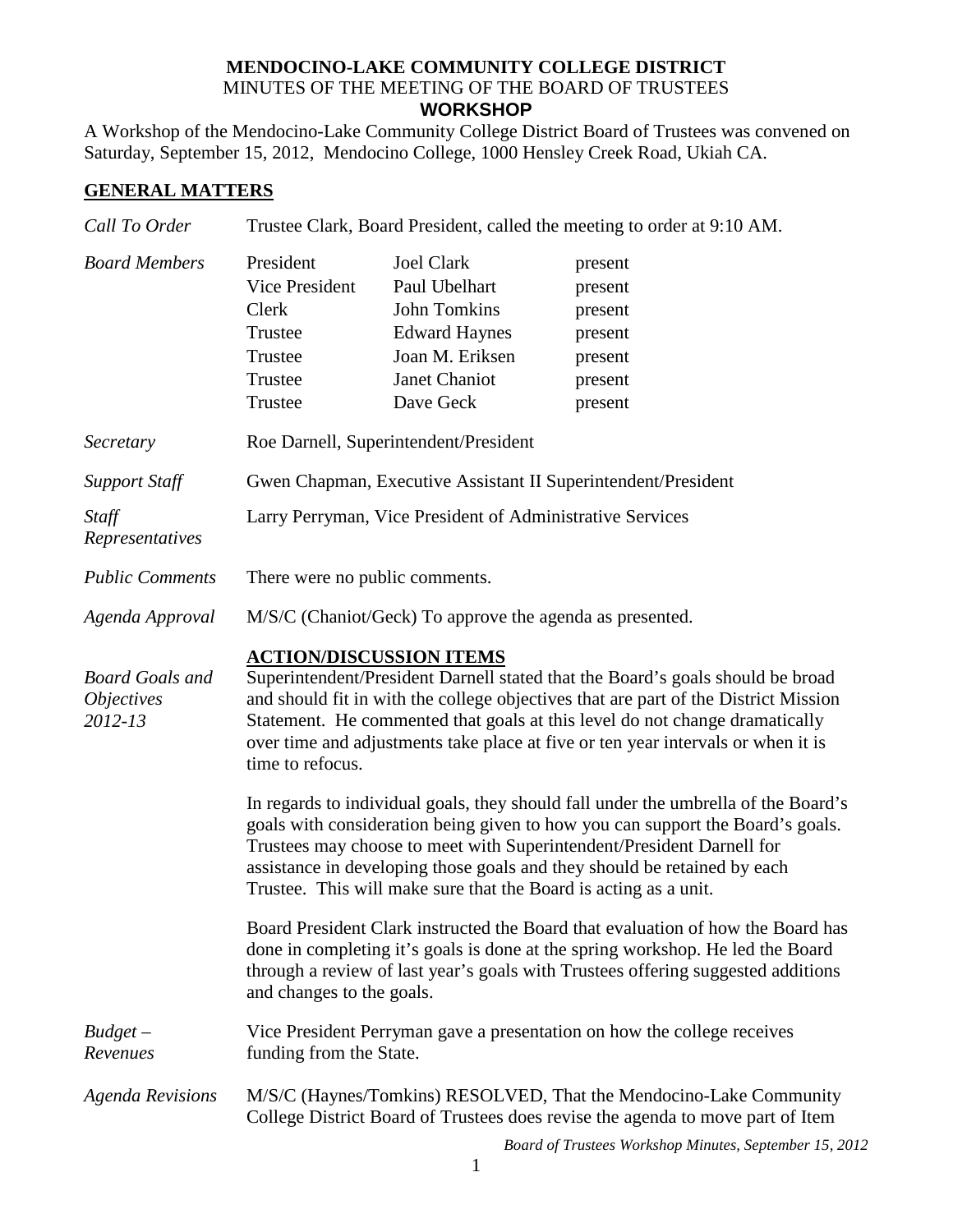|                                                      | 3.4 Budget Reductions to follow the Budget Revenue presentation.                                                                                                                                                                                                                                                                                                                                                                                                                                                                                                                                                                                          |  |  |
|------------------------------------------------------|-----------------------------------------------------------------------------------------------------------------------------------------------------------------------------------------------------------------------------------------------------------------------------------------------------------------------------------------------------------------------------------------------------------------------------------------------------------------------------------------------------------------------------------------------------------------------------------------------------------------------------------------------------------|--|--|
| <b>Budget Reductions</b><br>Accreditation<br>Process | Budget scenarios encompassing this fiscal year and the next four years was<br>shared and discussed. Vice President Perryman reviewed the scenarios noting<br>that the projected budgets follow the Board's budget parameters of maintaining<br>an eight percent budget balance. The budget for this year (2012-13) is based on<br>the passage of Proposition 30 and on maintaining the target FTES of 3097.<br>Superintendent/President Darnell discussed the draft timeline for preparing for<br>Accreditation. The targeted is to be ready for the evaluation team visit in the<br>spring of 2014. Dean Goff is the lead administrator on this project. |  |  |
|                                                      | In order to keep the Board involved and informed, monthly reports on<br>accreditation should be part of the Board's agenda starting in March of 2013.                                                                                                                                                                                                                                                                                                                                                                                                                                                                                                     |  |  |
|                                                      | Superintendent/President Darnell shared and discussed with the Board<br>information showing what the evaluation team is looking for when they visit.<br>He also discussed substantive change requirements for the new centers in<br>Lakeport and Willits.                                                                                                                                                                                                                                                                                                                                                                                                 |  |  |
| <b>Lunch Break</b>                                   | Board members adjourned to Lunch Break at 11:50 AM and returned to Open<br>Session at 12:30 PM.                                                                                                                                                                                                                                                                                                                                                                                                                                                                                                                                                           |  |  |
| Priorities for<br><b>Budget Reduction</b>            | S/P Darnell led a discussion regarding possible budget reductions. Based on the<br>projected budget scenarios that were previously discussed, it is important to look<br>to the future for possible budget savings ideas.                                                                                                                                                                                                                                                                                                                                                                                                                                 |  |  |
|                                                      | There is an ongoing internal discussion originating with the Planning and<br>Budgeting Committee (PBC). PBC members have been asked to share the<br>budget scenarios with their constituent groups and ask for feedback.                                                                                                                                                                                                                                                                                                                                                                                                                                  |  |  |
|                                                      | Superintendent/President Darnell advised the Board that his intent is to engage<br>them in conversation on this subject and get their ideas and involvement. Any<br>ideas from the Board will be shared with PBC as they continue to work on this.                                                                                                                                                                                                                                                                                                                                                                                                        |  |  |
|                                                      | The Board offered several suggestions which Superintendent/President Darnell<br>with take forward to PBC.                                                                                                                                                                                                                                                                                                                                                                                                                                                                                                                                                 |  |  |
| Enrollment<br>Projections                            | Superintendent/President Darnell shared enrollment projections for 2011-12 and<br>for 2012-13 and the draft of the District Enrollment Management Action Plan.<br>He spoke about the current revisions to the Outreach and Marketing Committee<br>and talked briefly about marketing for increased enrollment.                                                                                                                                                                                                                                                                                                                                            |  |  |
|                                                      | Superintendent/President Darnell provided the following documents relevant to<br>enrollment management to the Trustees for their review:<br>• Regular Date Collections (Trends) for Planning and Budgeting<br>• Marketing Considerations<br>• Fall 2012 Census Statistics<br>• Fall 2012 Location of Student Enrollment                                                                                                                                                                                                                                                                                                                                   |  |  |
| <b>Program Review</b><br><b>Summaries</b>            | A written report was submitted as information.                                                                                                                                                                                                                                                                                                                                                                                                                                                                                                                                                                                                            |  |  |